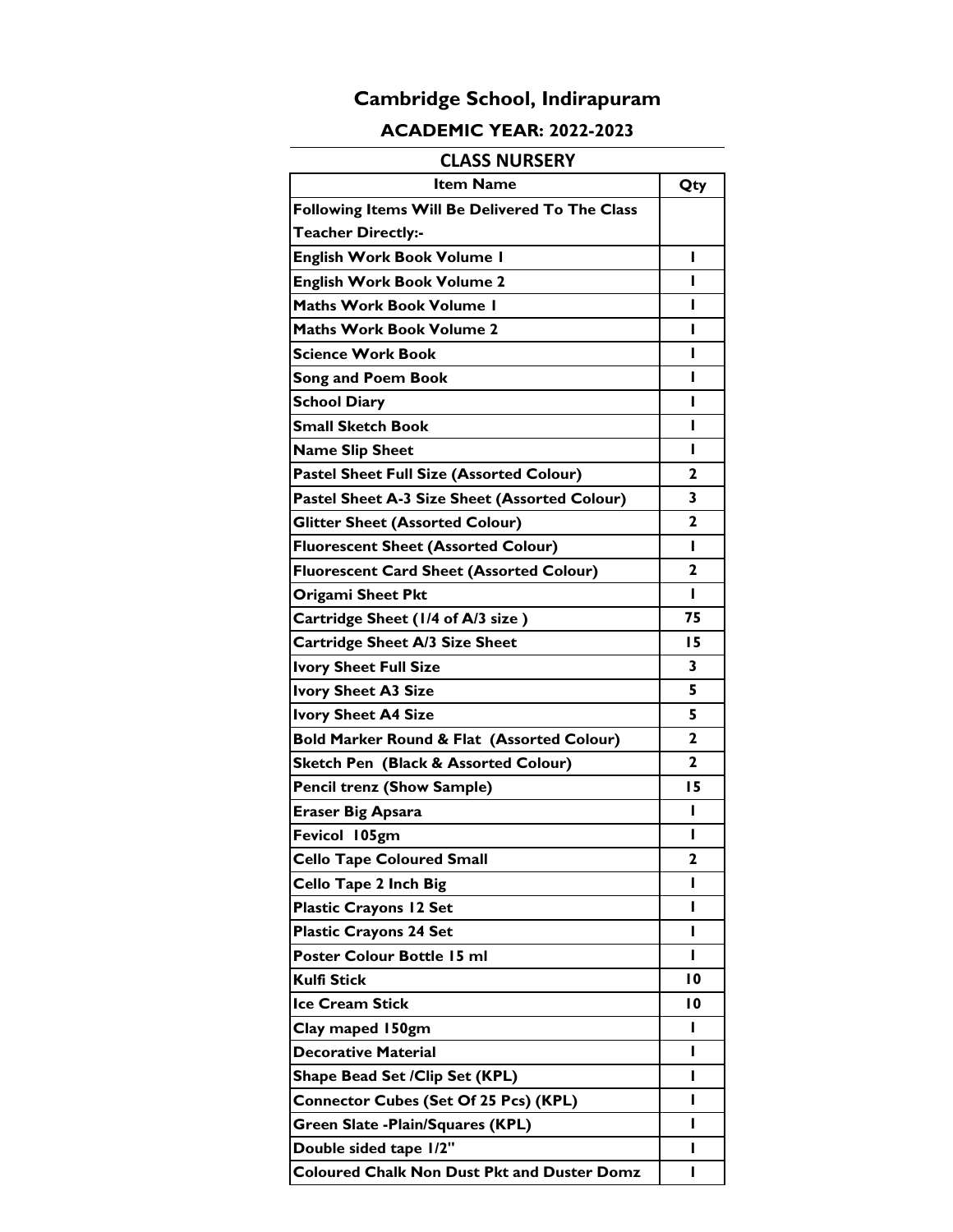# **Cambridge School, Indirapuram ACADEMIC YEAR: 2022-2023**

### **CLASS PREP.**

| <b>Item Name</b>                                        | Qty |
|---------------------------------------------------------|-----|
| Following Items Will Be Delivered To The Class Teacher  |     |
| Directly:-                                              |     |
| <b>English Work Book</b>                                | 1   |
| <b>Hindi Work Book</b>                                  | 1   |
| <b>Maths Work Book Volume 1</b>                         | 1   |
| Maths Work Book Volume 2                                | 1   |
| <b>Science Work Book</b>                                | 1   |
| Song & Poem Book                                        | 1   |
| <b>Syllabus</b>                                         | 1   |
| <b>New Exploration English Primer</b>                   | 1   |
| Double Line Interleaved Margin+ Double Line Interleaved |     |
| (2in1) Note Book (English)                              | 1   |
| Four Line Interleaved Margin+ Four Line Interleaved     | 1   |
| (2in1) Note Book (Hindi)                                |     |
| <b>Medium Square Note Book (Maths)</b>                  | 1   |
| <b>School Diary</b>                                     | 1   |
| <b>Small Sketch Book</b>                                | 1   |
| <b>Name Slip Sheet</b>                                  | 2   |
| <b>Pastel Sheet Full Size Assorted colours</b>          | 1   |
| Pastel Sheet A-3 Size Assorted colours                  | 5   |
| <b>Pastel Sheet A-4 Size Assorted colours</b>           | 10  |
| Foam Glitter Sheet (Gum Sheet) Assorted colours         | 1   |
| Gold / Silver & assorted Paper Sheet                    | 2   |
| Fluorescent Sheet Assorted colours                      | 2   |
| <b>Fluorescent Card Sheet Assorted colours</b>          | 3   |
| <b>Origami Sheet Pkt</b>                                | 1   |
| Cartridge Sheet A/3 Size pcs                            | 40  |
| <b>Ivory Sheet full size</b>                            | 1   |
| Cartridge (A4 Size) Sheet (White)                       | 40  |
| <b>Bold Marker Round &amp; Flat (Assorted Colour)</b>   | 2   |
| Sketch Pen (Black & Assorted Colour)                    | 1   |
| Pencil Trenz - (1 and 1/2packets)                       | 15  |
| <b>Eraser Small Apsara</b>                              | 4   |
| Fevicol 105gm                                           | 1   |
| <b>Cello Tape Coloured (Small Roll)</b>                 | 1   |
| Cello Tape 1 Inch (Big Roll) 1/2 Roll                   | 1   |
| Cello Tape 2 Inch (Big Roll) 1/2 Roll                   | 1   |
| <b>Plastic Crayons (28 shades)</b>                      | 1   |
| Poster Colour Bottle Big (15 ml) 1/2 bottle per child   | 1   |
| Clay                                                    | 1   |
| <b>Decorative Material</b>                              | 1   |
| Number Kit                                              | 1   |
| <b>Shape Set</b>                                        | 1   |
| Slate - Chalk (Both Sides Blank)                        | 1   |
| Coloured Chalk Non Dust 1/2 Pkt and duster              | 1   |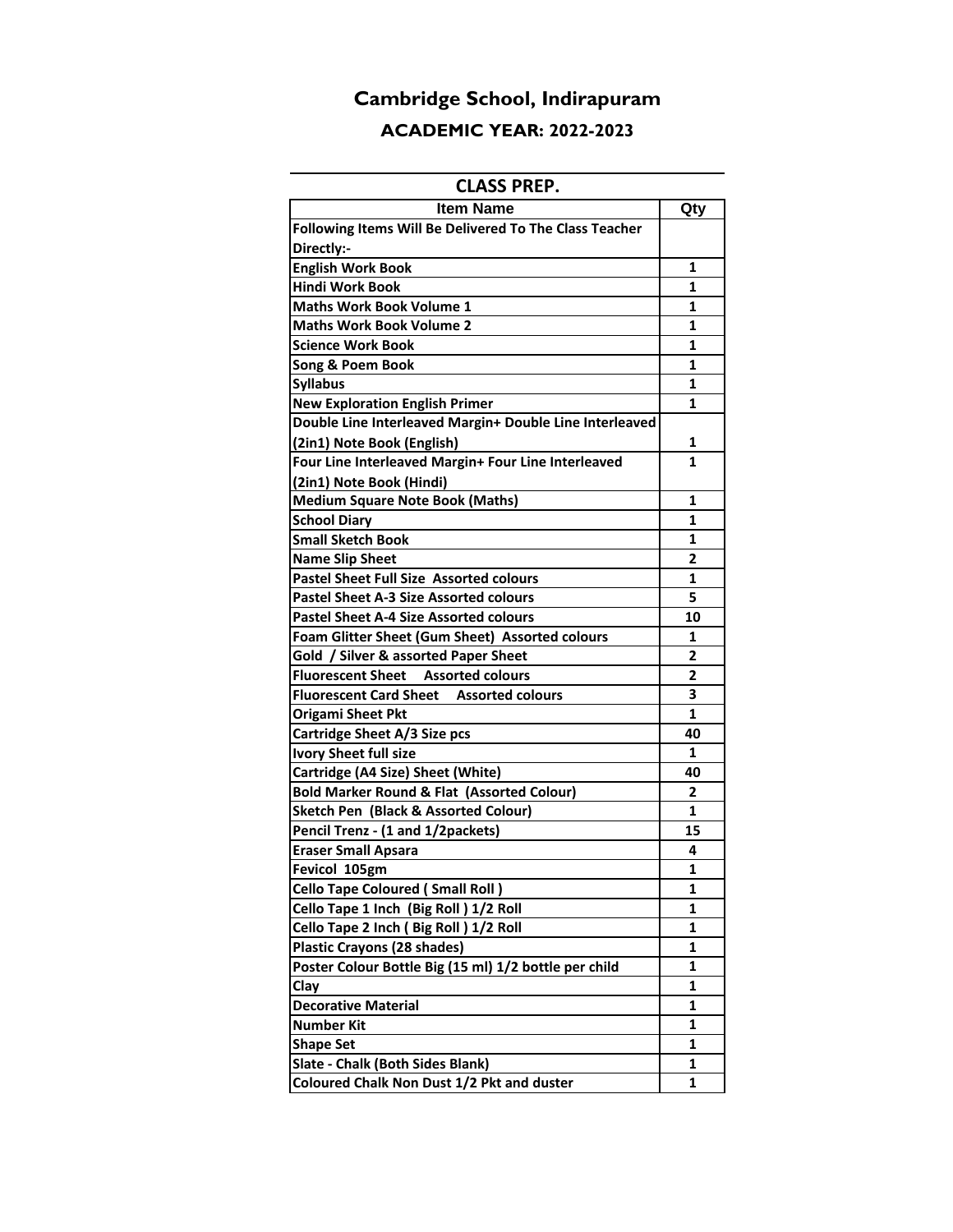# **Cambridge School, Indirapuram ACADEMIC YEAR: 2022-2023**

### **Class : I**

| <b>Item Name</b>                                       | Qty            |
|--------------------------------------------------------|----------------|
| <b>Marigold, Book One</b>                              | 1              |
| Gunjan Hindi Pathmala 1                                | 1              |
| Gunjan Hindi Abhyas Pustika 1                          | 1              |
| <b>New Enjoying Mathematics 1</b>                      | 1              |
| <b>New Enjoying Mathematics Practice Book I</b>        | 1              |
| <b>English and Social Studies Work Book</b>            | 1              |
| <b>Science Work Book</b>                               | 1              |
| Song & Poem Book                                       | 1              |
| <b>Syllabus</b>                                        | 1              |
| Double Line Note Book (English-Maroon)                 | 2              |
| <b>Four Line Note Book (Hindi-Orange)</b>              | 2              |
| <b>Medium Square Note Book (Maths-Pink)</b>            | $\overline{2}$ |
| Three In One Note Book (2R,4R,M.Sq.)                   | 2              |
| Double Line interleaved Note Book (E.V.S-Blue)         | 1              |
| <b>School Diary</b>                                    | 1              |
| Scrap Book (A4 Size)                                   | 1              |
| <b>Small Sketch Book</b>                               | 1              |
| <b>Name Slip Pkt</b>                                   | 1              |
| <b>STATIONERY</b>                                      |                |
| <b>Eraser Big Apsara</b>                               | 2              |
| <b>Pencil Trenz</b>                                    | 2              |
| Cello Tape 1 inch big roll                             | 1              |
| <b>Colour Pencil (12 Shades)</b>                       | 2              |
| Crayons (24 Shades)                                    | 1              |
| <b>Water Colour Cake</b>                               | 1              |
| Clay                                                   | 1              |
| <b>Fevistic 15gm</b>                                   | 1              |
| <b>Number Line Scale</b>                               | 1              |
| Big Slate One Side 2R,4R & One Side Plain (White)      | 1              |
| Sentence Kit Level 1                                   | 1              |
| <b>Glitter Tube( Assorted colour)</b>                  | 1              |
| <b>Brush Round 2 and 4</b>                             | 1              |
| Fevicol 50gm                                           | 1              |
| Brush flat 6 and 8                                     |                |
| Following Items Will Be Delivered To The Class Teacher |                |
| Directly:-                                             |                |
| <b>Cartridge Sheet ( Qtr Size)</b>                     | 10             |
| <b>Pastel Sheet (A3 Size)</b>                          | 10             |
| Pastel Sheet Full Size Bright Colour                   | 1              |
| <b>BOLD MARKER ROUND N FLAT (ASSORTED)</b>             | $\overline{2}$ |
| <b>Origami Sheet Pkt</b>                               | 1              |
| Glitter powder 1 packet                                |                |
| <b>Flourescent sheet</b>                               | 1              |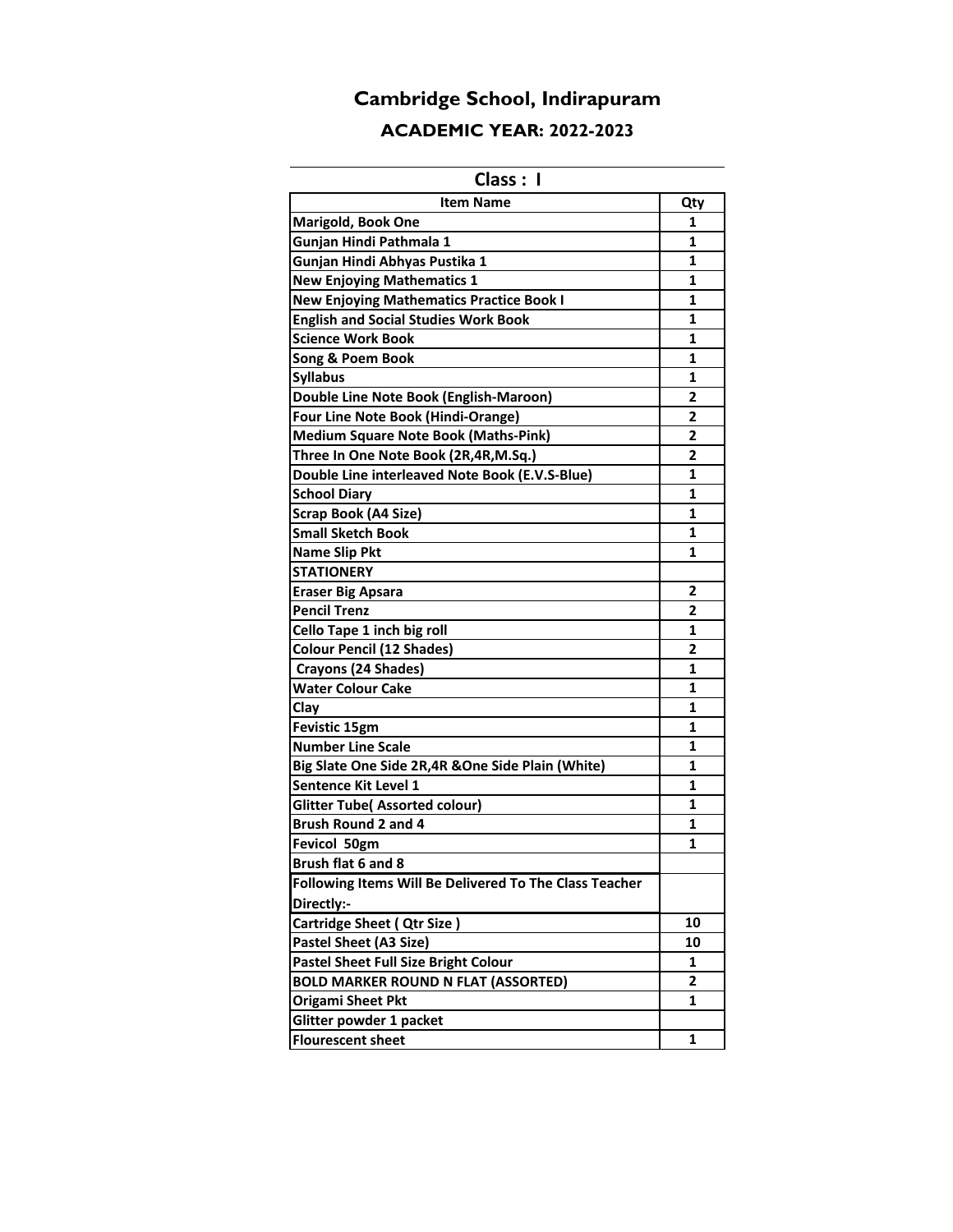### **ACADEMIC YEAR: 2022-2023**

### **Class : II**

| <b>Item Name</b>                                       | Qty            |
|--------------------------------------------------------|----------------|
| Marigold, II                                           | 1              |
| Gunjan Hindi Pathmala II                               | 1              |
| <b>New Enjoying Mathematics II</b>                     | 1              |
| <b>New Enjoying Mathematics Practice Book II</b>       | 1              |
| <b>English Grammar Work Book</b>                       | 1              |
| <b>English and Social Studies Work Book</b>            | 1              |
| <b>English Handwriting Note Book</b>                   | $\mathbf{1}$   |
| <b>Science Work Book</b>                               | 1              |
| Song & Poem Book                                       | $\mathbf{1}$   |
| <b>Syllabus</b>                                        | $\mathbf{1}$   |
| <b>Four Line Note Book (Hindi-Orange)</b>              | 2              |
| Double Line Note Book (English- Maroon)                | $\overline{2}$ |
| Double Line Interleaf Note Book (Sci/SST-Blue)         | $\mathbf{1}$   |
| <b>Small Square Note Book (Maths-Pink)</b>             | $\overline{2}$ |
| Three In One Note Book (2R,4R,S.Sq.)                   | 1              |
| <b>School Diary</b>                                    | 1              |
| Scrap Book (A4 Size)                                   | $\overline{2}$ |
| <b>Small Sketch Book</b>                               | 1              |
| <b>Name Slip Pkt</b>                                   | 1              |
| <b>STATIONERY</b>                                      |                |
| <b>Plastic Crayons 28 Shades</b>                       | 1              |
| <b>Brush Round (No.4,8 Set)</b>                        | 1              |
| Brush Flat (No.6)                                      | 1              |
| Poster Colour (Set Of 6)                               | 1              |
| Clay                                                   | 1              |
| <b>Fevisticks 15gm</b>                                 | 1              |
| <b>Times Table Board</b>                               | 1              |
| Following Items Will Be Delivered To The Class Teacher |                |
| Directly:-                                             |                |
| Origami Sheet pkt                                      | 1              |
| <b>Cartridge Sheet Qtr Size Pcs</b>                    | 20             |
| <b>Pastel Sheet (A4 Size) Pcs</b>                      | 10             |
| Pastel Sheet (A3 Size) Pcs                             | 10             |
| <b>Pastel Sheet Full Size Bright Colour</b>            | 1              |
| <b>Bold Marker Flat (Assorted Colour)</b>              | 1              |
| Flurocent sheet                                        | 1              |
|                                                        |                |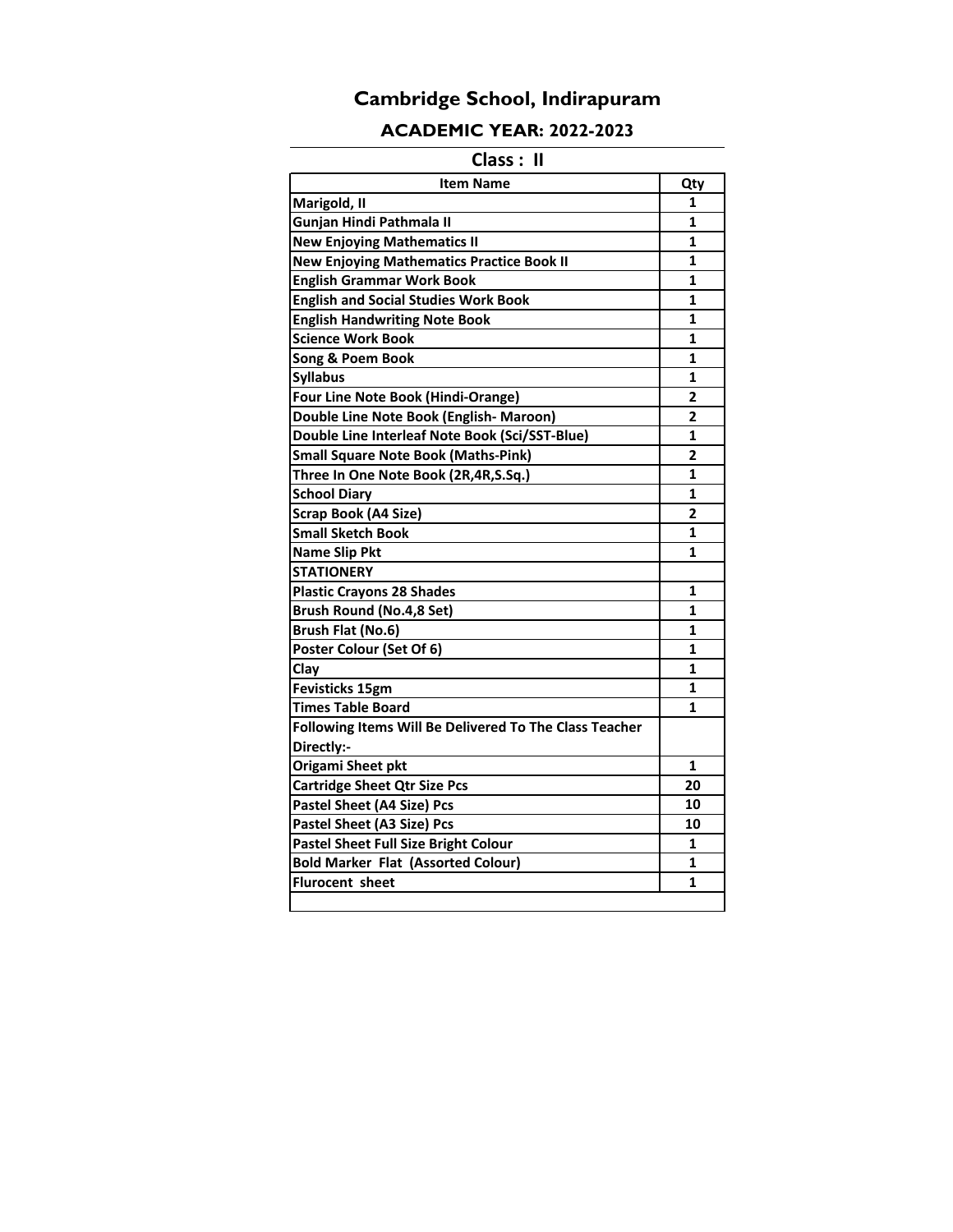### **ACADEMIC YEAR: 2022-2023**

### **Class-III**

| <b>Item Name</b>                                       | Qty            |
|--------------------------------------------------------|----------------|
| <b>Marigold III</b>                                    | 1              |
| Charlotte's Web By E.B. White                          | 1              |
| Gunjan Hindi Pathmala III                              | 1              |
| Vyakaran Vatika III                                    | 1              |
| <b>New Enjoying Mathematics III</b>                    | 1              |
| <b>New Enjoying Mathematics Practice Book III</b>      | 1              |
| <b>Oxford Junior Student Atlas III</b>                 | 1              |
| <b>Little Oxford English Dictionary III</b>            | 1              |
| <b>Social Studies Work Book Volume 1</b>               | 1              |
| Social studies Work Book Volume 2                      | 1              |
| Science Work Book                                      | 1              |
| Song & Poem Book                                       | 1              |
| <b>Four Line Note Book (Hindi-Orange)</b>              | 2              |
| Double Line Note Book (English.-Maroon)                | 3              |
| <b>Small Square Note Book (Maths-Pink)</b>             | 2              |
| Double Line Interleaved Note Book (SST-Green)          | 2              |
| Double Line Interleaved Note Book (Science-Blue)       | 2              |
| Three In One Note Book (2R,4R,S.Sq.)                   | 1              |
| <b>School Diary</b>                                    | 1              |
| <b>Scrap Book (A4 Size)</b>                            | 2              |
| <b>Big Sketch Book</b>                                 | 1              |
| <b>Name Slip Pkt</b>                                   | 1              |
| <b>STATIONERY</b>                                      |                |
| <b>Colour Pencil 6*2 Shades</b>                        | 1              |
| Oil Pastel 25 Shades (Plastic Box)                     | 1              |
| Brush Round (No.4,6,8 Set)                             | 1              |
| Brush Flat (No.6)                                      | 1              |
| Poster Colour (Set Of 6)                               | 1              |
| Clay                                                   | 1              |
| <b>Origami Sheet Pkt</b>                               | 1              |
| Fevistic 15gm                                          | 1              |
| Fevicol 50 gm                                          | 1              |
| <b>India Political and Physical Map Slate (Small)</b>  | 1              |
| Following Items Will Be Delivered To The Class Teacher |                |
| Directly:-                                             |                |
| <b>Cartridge Sheet Qtr Size</b>                        | 5              |
| Pastel Sheet (A3 Size)                                 | 5              |
| Pastel Sheet (A4 Size) Pkt                             | 5              |
| Pastel Sheet Full Size Bright Colour (1/2 sheet)       | 1              |
| Bold Marker Round & Flat (Assorted Colour) STIC        | 2              |
| <b>Map India Political</b>                             | 5              |
| <b>Map India Physical</b>                              | $\overline{2}$ |
| <b>Map World Political</b>                             | 2              |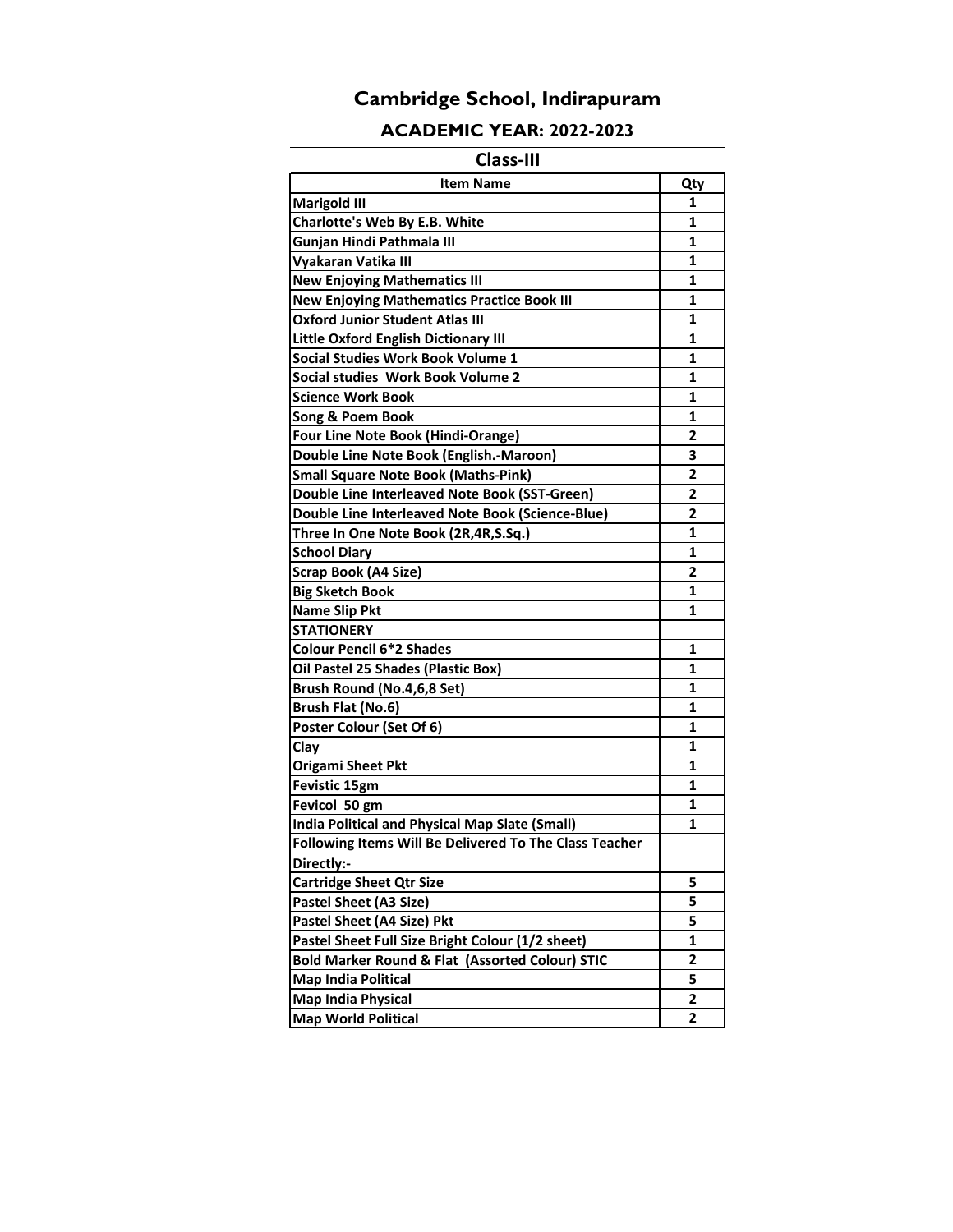## **Cambridge School, Indirapuram ACADEMIC YEAR: 2022-2023**

### **Class-IV**

| <b>Item Name</b>                                       | Qty                     |
|--------------------------------------------------------|-------------------------|
| <b>New Mulberry English IV</b>                         | 1                       |
| Charlie and the Chocolate Factory by Roald Dahl        | 1                       |
| Gunjan Hindi Pathmala IV                               | 1                       |
| Vyakaran Vatika IV                                     | 1                       |
| <b>New Enjoying Mathematics IV</b>                     | 1                       |
| <b>New Enjoying Mathematics Practice Book IV</b>       | 1                       |
| <b>SCIENCE WORK BOOK</b>                               | 1                       |
| <b>Social Studies Workbook</b>                         | 1                       |
| <b>JUNIOR ATLAS</b>                                    |                         |
| LITTLE OXFORD DICTIONARY                               |                         |
| Song Book                                              | 1                       |
| Poem Book                                              | 1                       |
| Single Line Note Book (English-Maroon)                 | $\overline{2}$          |
| <b>Single Line Note Book (Hindi-Orange)</b>            | $\mathbf{2}$            |
| <b>Small Square Note Book (Maths-Pink)</b>             | $\overline{2}$          |
| Single Line Interleaved Note Book (SST-Green)          | $\overline{\mathbf{2}}$ |
| Single Line Interleaved Note Book (Science-Blue)       | $\overline{2}$          |
| <b>Register Single line</b>                            | 1                       |
| <b>School Diary</b>                                    | 1                       |
| <b>Scrap Book (A4 Size)</b>                            | 2                       |
| <b>Big Sketch Book</b>                                 | 1                       |
| <b>Name Slip Pkt</b>                                   | 1                       |
| Pencil 2B, 4B & 6B Set                                 | 1                       |
| <b>Colour Pencil 6*2 Shades</b>                        | 1                       |
| Oil Pastel (25 Shades Plastic Box)                     | 1                       |
| Brush Round (No.4,6,8Set)                              | 1                       |
| Brush Flat (No.6)                                      | 1                       |
| Poster Colour (Set Of 6)                               | 1                       |
| Clay                                                   | 1                       |
| Fevistic 15gm                                          | 1                       |
| Fevicol 50gm                                           | 1                       |
| Following Items Will Be Delivered To The Class Teacher |                         |
| Directly:-                                             |                         |
| <b>Cartridge Sheet Qtr Size</b>                        | 10                      |
| <b>Pastel Sheet (A3 Size)</b>                          | 5                       |
| Pastel Sheet Full size 1/2 Sheet                       | 1                       |
| Pastel Sheet (A4 Size) Pkt                             | 10                      |
| <b>Map India Political</b>                             | 5                       |
| <b>Map India Physical</b>                              | 5                       |
| <b>Map World Political</b>                             | $\overline{\mathbf{2}}$ |
| <b>Bold Marker Round &amp; Flat (Assorted Colour)</b>  | $\mathbf 2$             |
| Origami Sheet (set)                                    | Half                    |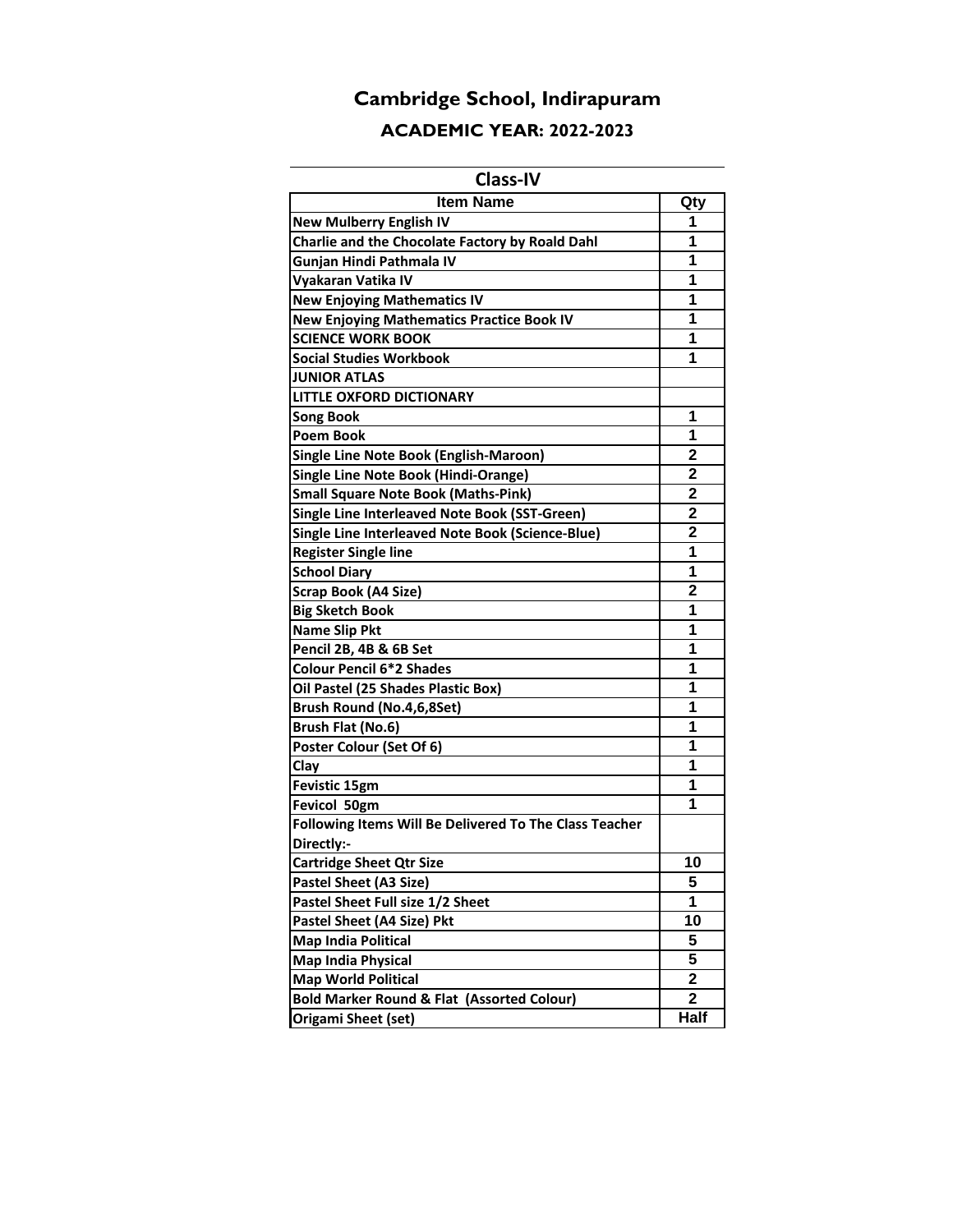### **ACADEMIC YEAR: 2022-2023**

### **Class-V**

| <b>Item Name</b>                                           | Qty            |
|------------------------------------------------------------|----------------|
| <b>New Mulberry English V</b>                              | 1              |
| The Trumpet of The Swan by E.B. White                      | 1              |
| Gunjan Hindi Pathmala V                                    | 1              |
| Vyakaran Vatika V                                          | 1              |
| <b>New Enjoying Mathematics V</b>                          | 1              |
| <b>New Enjoying Mathematics Practice Book V</b>            | 1              |
| Frank Science CISCE By Macmillan Education V               | 1              |
| JUNIOR ATLAS FOR NEW STUDENT                               |                |
| LITTLE OXFORD DICTIONARY FOR NEW STUDENT                   |                |
| Social Studies Work Book                                   | 1              |
| Song Book                                                  | 1              |
| <b>Poem Book</b>                                           | 1              |
| Single Line Note Book (English-Maroon)                     | 2              |
| <b>Single Line Note Book (Hindi-Orange)</b>                | $\overline{2}$ |
| <b>Single Line Note Book (Maths-Pink)</b>                  | 2              |
| Single Line Interleaved Note Book(SST-Green)               | 2              |
| Single Line Interleaved Note Book (Science-Blue)           | 2              |
| <b>Register Single line</b>                                | $\mathbf{1}$   |
| <b>School Diary</b>                                        | 1              |
| <b>Scrap Book (A4 Size)</b>                                | 2              |
| <b>Big Sketch Book</b>                                     | 1              |
| <b>Name Slip Pkt</b>                                       | 1              |
| Pencil 2B,4B&6B Set                                        | 1              |
| <b>Colour Pencil 6*2 Shades</b>                            | 1              |
| Oil Pastel (25 Shades Plastic Box)                         | 1              |
| Brush Flat (No.6)                                          | 1              |
| Brush Round (No.4,8 Set)                                   | 1              |
| Poster Colour (Set Of 6)                                   | 1              |
| <b>Fevicol 50gm</b>                                        | 1              |
| <b>World Political and Physical Map Slate (Small Size)</b> | 1              |
| Following Items Will Be Delivered To The Class Teacher     |                |
| Directly:-                                                 |                |
| <b>Cartridge Sheet Qtr Size</b>                            | 5              |
| Pastel Sheet Full size 1/2 Sheet                           | 1              |
| Pastel Sheet (A3 Size)                                     | 5              |
| <b>Pastel Sheet (A4 Size)</b>                              | 5              |
| Origami Sheet Pkt                                          | 1              |
| <b>Bold Marker Round &amp; Flat (Assorted Colour)</b>      | 2              |
| <b>Map World Political</b>                                 | 3              |
| <b>Map World Physical</b>                                  | 3              |
| <b>Map India Political</b>                                 | 2              |
| <b>Map India Physical</b>                                  | 2              |
|                                                            |                |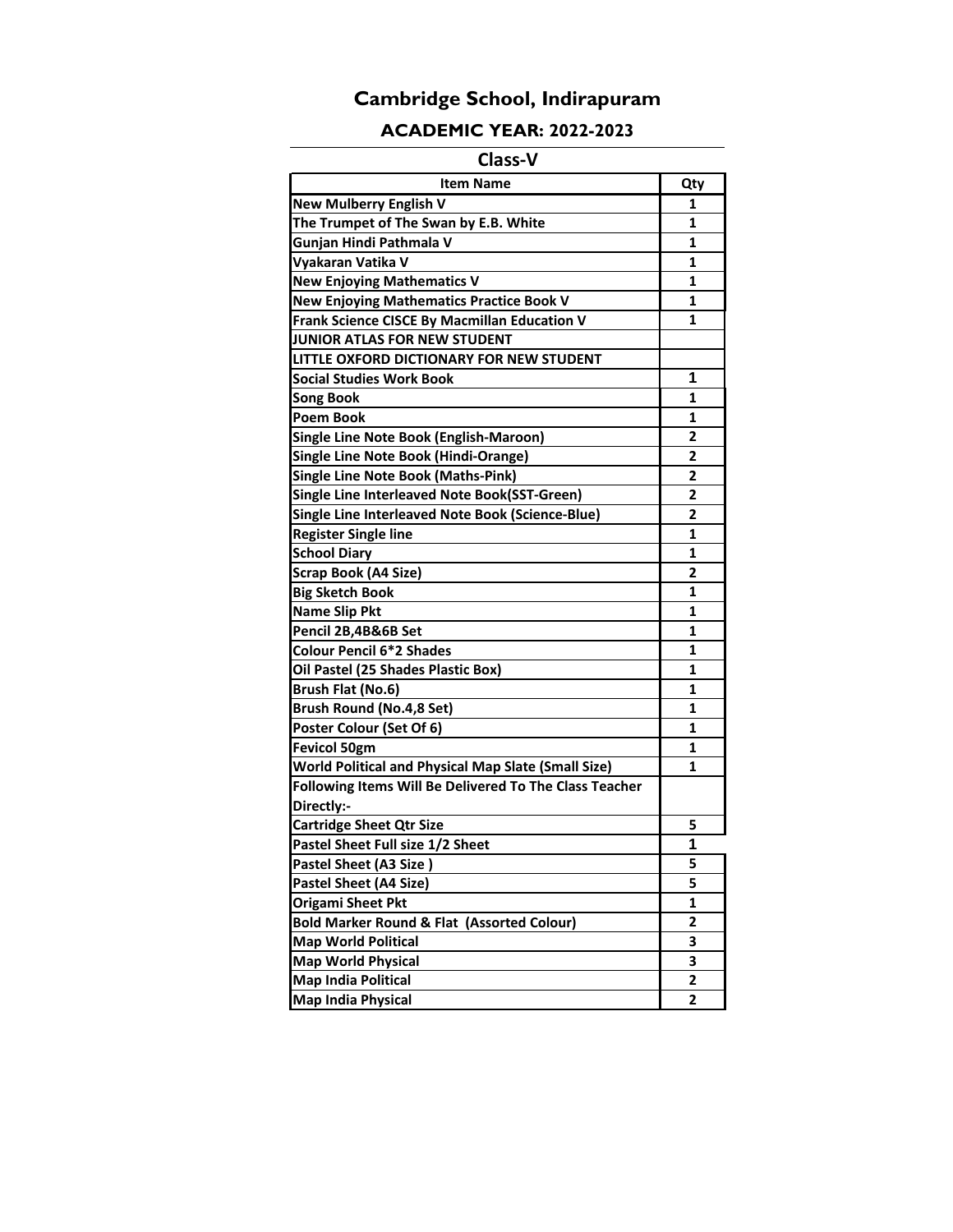### **ACADEMIC YEAR: 2022-2023**

### **CLASS VI**

| <b>BOOK NAME</b>                  | QTY.         |
|-----------------------------------|--------------|
| COMMUNICATE WITH CAMBRIDGE MCB VI | 1            |
| COMMUNICATE WITH CAMBRIDGE WB VI  | $\mathbf{1}$ |
| LITERATURE READER VI              | 1            |
| <b>CORNER STONE VI</b>            | $\mathbf{1}$ |
| HEROES THE COLOUR OF DUST         | $\mathbf{1}$ |
| <b>VASANT I</b>                   | $\mathbf{1}$ |
| SACHITRA HINDI VYAKRAN VI         | $\mathbf{1}$ |
| SAAT SURAJ SATTAVAN TAARE         | 1            |
| <b>MATHEMATICS VI</b>             | $\mathbf{1}$ |
| THE EARTH OUR HABITATE VI         | 1            |
| <b>OUR PAST I</b>                 | 1            |
| SOCIAL AND POLITICAL LIFE I       | $\mathbf{1}$ |
| <b>SCIENCE VI</b>                 | $\mathbf{1}$ |
| <b>CYBER TOOLS</b>                | 1            |
| <b>NOTE BOOK</b>                  |              |
| <b>SINGLE LINE</b>                | 11           |
| SINGLE LINE INTERLEAVED           | 3            |
| GRAPH                             | $\mathbf{1}$ |
| <b>MATH PRACTICAL FILE</b>        | 1            |
| <b>NAME SLIP</b>                  |              |
| <b>School Diary</b>               |              |
| <b>OPTIONAL SUB</b>               |              |
| <b>RUCHIRA VI</b>                 | $\mathbf{1}$ |
| <b>MANIKA SANSKRIT VYAKRAN VI</b> | $\mathbf{1}$ |
| <b>OPTIONAL SUB</b>               |              |
| <b>MON PASSEPORT 1</b>            | 1            |
| <b>MON PASSEPORT 1 EXERCISE</b>   | $\mathbf{1}$ |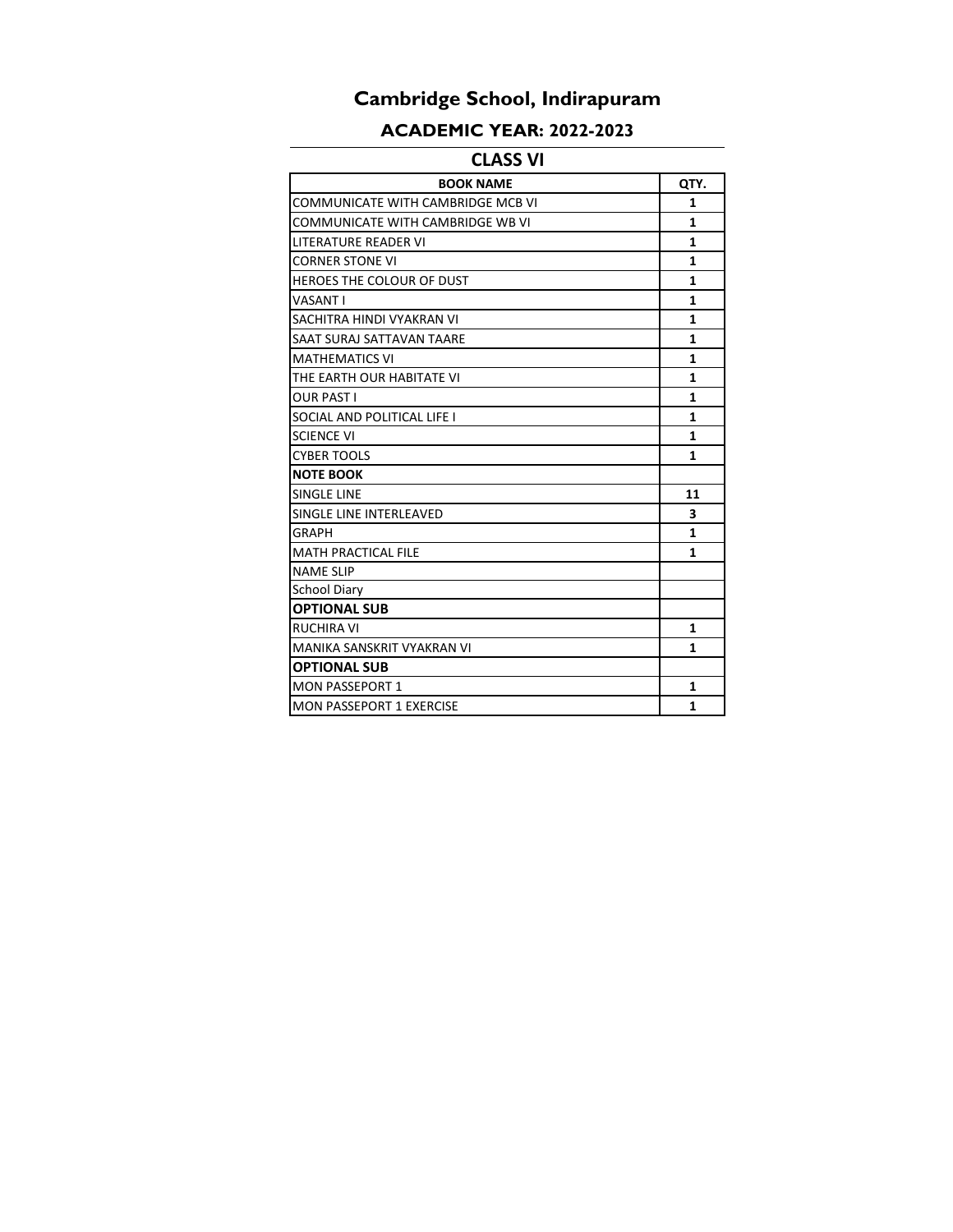### **ACADEMIC YEAR: 2022-2023**

### **CLASS VII**

| <b>BOOK NAME</b>                   | QTY.         |
|------------------------------------|--------------|
| COMMUNICATE WITH CAMBRIDGE MCB VII | $\mathbf{1}$ |
| COMMUNICATE WITH CAMBRIDGE WB VII  | $\mathbf{1}$ |
| <b>LITERATURE READER VII</b>       | $\mathbf{1}$ |
| <b>CORNER STONE VII</b>            | $\mathbf{1}$ |
| <b>NUMBER THE STARS</b>            | $\mathbf{1}$ |
| <b>VASANT II</b>                   | $\mathbf{1}$ |
| SACHITRA HINDI VYAKRAN VII         | $\mathbf{1}$ |
| <b>TOTO CHAN</b>                   | $\mathbf{1}$ |
| <b>MATHEMATICS VII</b>             | $\mathbf{1}$ |
| <b>OUR PAST II</b>                 | 1            |
| <b>OUR ENVIRONMENT</b>             | $\mathbf{1}$ |
| SOCIAL AND POLITICAL LIFE II       | $\mathbf{1}$ |
| <b>SCIENCE VII</b>                 | 1            |
| <b>CYBER TOOLS</b>                 | $\mathbf{1}$ |
| <b>NOTE BOOK</b>                   |              |
| <b>SINGLE LINE</b>                 | 11           |
| SINGLE LINE INTERLEAVED            | 3            |
| GRAPH                              | $\mathbf{1}$ |
| <b>MATH PRACTICAL FILE</b>         | 1            |
| <b>NAME SLIP</b>                   | 1pkt         |
| <b>School Diary</b>                |              |
| <b>OPTIONAL SUB</b>                |              |
| <b>RUCHIRA VII</b>                 | 1            |
| MANIKA SANSKRIT VYAKRAN VII        | 1            |
| <b>OPTIONAL SUB</b>                |              |
| <b>MON PASSEPRT 2</b>              | 1            |
| <b>MON PASSEPRT 2 EXERCISE</b>     | 1            |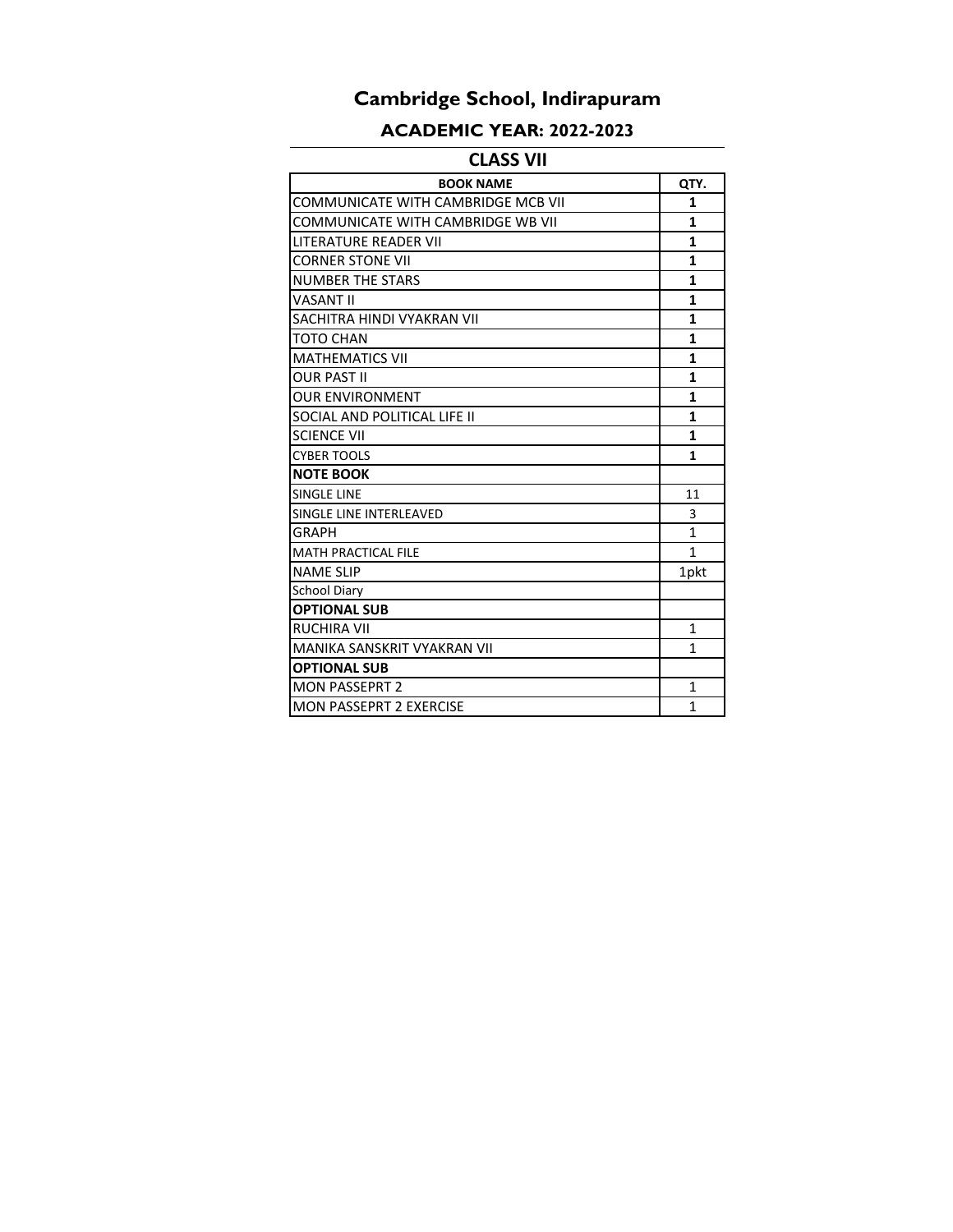### **ACADEMIC YEAR: 2022-2023**

### **CLASS VIII**

| <b>BOOK NAME</b>                    | QTY.         |
|-------------------------------------|--------------|
| COMMUNICATE WITH CAMBRIDGE MCB VIII | 1            |
| COMMUNICATE WITH CAMBRIDGE WB VIII  | $\mathbf{1}$ |
| LITERATURE READER VIII              | $\mathbf{1}$ |
| <b>CORNER STONE VIII</b>            | $\mathbf{1}$ |
| <b>ANIMAL FARM</b>                  | $\mathbf{1}$ |
| VASANT III                          | $\mathbf{1}$ |
| SACHITRA HINDI VYAKRAN VIII         | $\mathbf{1}$ |
| <b>BADSHAHI ANGHOOTI</b>            | $\mathbf{1}$ |
| <b>MATHEMATICS VIII</b>             | $\mathbf{1}$ |
| <b>OUR PAST III</b>                 | $\mathbf{1}$ |
| RESOURCES AND DEVELOPMENT           | $\mathbf{1}$ |
| SOCIAL AND POLITICAL LIFE III       | $\mathbf{1}$ |
| <b>SCIENCE VIII</b>                 | $\mathbf{1}$ |
| <b>CYBER TOOLS</b>                  | $\mathbf{1}$ |
| <b>NOTE BOOK</b>                    |              |
| <b>SINGLE LINE</b>                  | 11           |
| SINGLE LINE INTERLEAVED             | 3            |
| GRAPH                               | $\mathbf{1}$ |
| <b>MATH PRACTICAL FILE</b>          | $\mathbf{1}$ |
| <b>NAME SLIP</b>                    | 1pkt         |
| <b>School Diary</b>                 | 1            |
| <b>OPTIONAL SUB</b>                 |              |
| RUCHIRA VIII                        | $\mathbf{1}$ |
| MANIKA SANSKRIT VYAKRAN VIII        | $\mathbf{1}$ |
| <b>OPTIONAL SUB</b>                 |              |
| <b>MON PASSEPRT 3</b>               | 1            |
| <b>MON PASSEPRT 3 EXERCISE</b>      | $\mathbf{1}$ |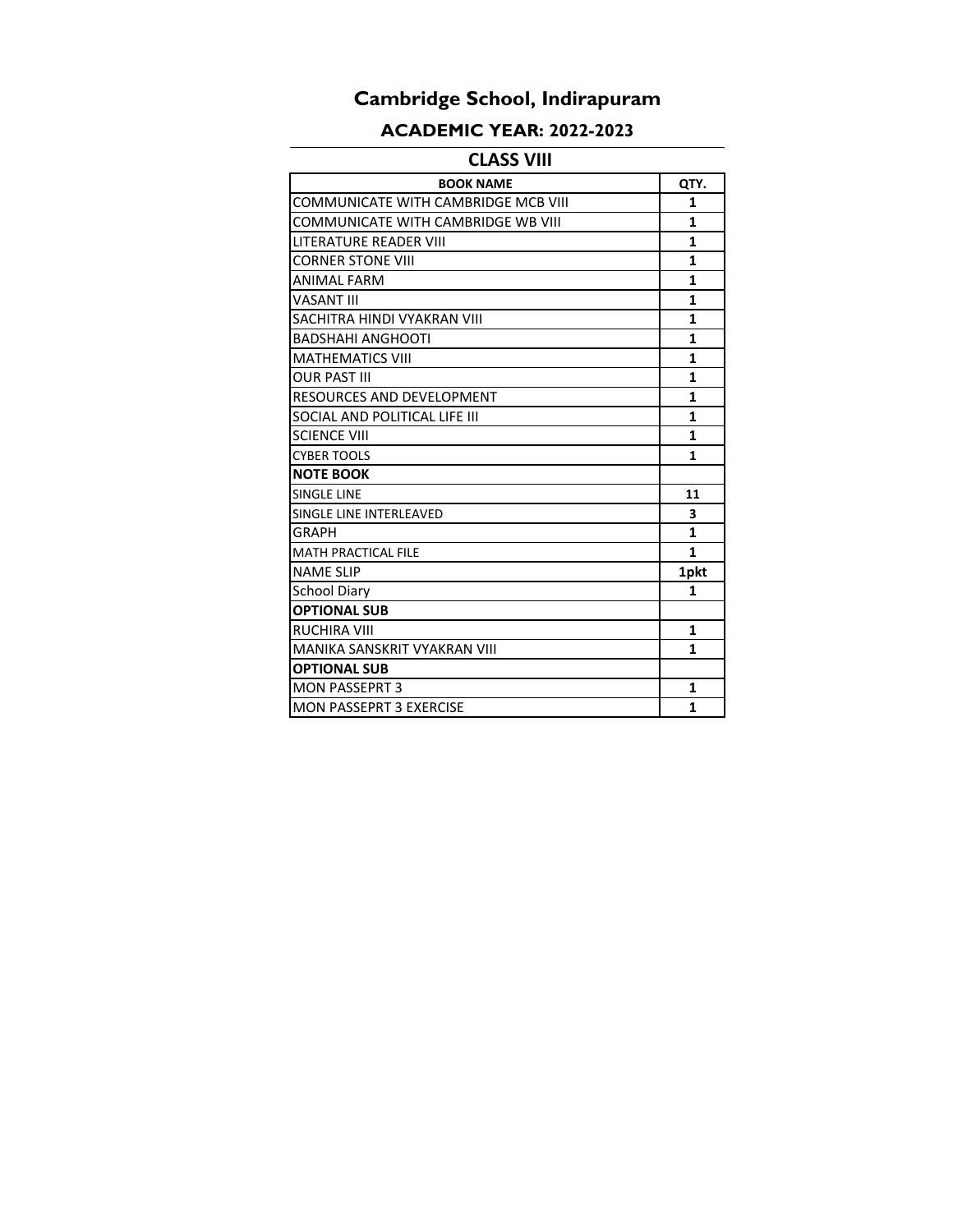### **ACADEMIC YEAR: 2022-2023**

### **CLASS IX**

| <b>BOOK NAME</b>                            | QTY.           |
|---------------------------------------------|----------------|
| <b>BEEHIVE IX</b>                           | 1              |
| <b>MOMENTS IX</b>                           | 1              |
| <b>WORDS AND EXPRESSION 1</b>               | 1              |
| <b>MATHEMATICS IX</b>                       | 1              |
| <b>CONTEMPORARY INDIA I</b>                 | 1              |
| <b>INDIA &amp; THE CONTEMPORARY WORLD I</b> | 1              |
| <b>DEMOCRATIC POLITICS I</b>                | $\mathbf{1}$   |
| <b>ECONOMICS IX</b>                         | 1              |
| <b>SCIENCE IX</b>                           | 1              |
| <b>LAB MANUAL SCIENCE IX</b>                | 1              |
| <b>ARTIFICIAL INTELLIGENCE</b>              | 1              |
| COMPUTER APPLICATION(OPTIONAL)              | 1              |
| <b>NOTE BOOKS</b>                           |                |
| <b>SINGLE LINE</b>                          | 6              |
| SINGLE LINE INTERLEAVED                     | $\overline{2}$ |
| <b>REGISTER</b>                             | 5              |
| <b>PRACTICAL FILE</b>                       |                |
| <b>MATH PRACTICAL FILE</b>                  | 1              |
| PHYSICS PRACTICAL FILE                      | 1              |
| <b>BIOLOGY PRACTICAL FILE</b>               | 1              |
| <b>CHEMISTRY PRACTICAL FILE</b>             | 1              |
| <b>NAME SLIP</b>                            | 1 pkt          |
| <b>School Diary</b>                         | 1              |
| <b>OPTIONAL SUB</b>                         |                |
| <b>SPARSH IX</b>                            | 1              |
| <b>SANCHAYAN IX</b>                         | 1              |
| <b>VYAKRAN PRAVESH IX</b>                   | 1              |
| <b>OPTIONAL SUB</b>                         |                |
| <b>SHEMUSHI IX</b>                          | 1              |
| <b>ABHYASVAN BHAV I</b>                     | 1              |
| <b>VYAKRAN VEETHI IX</b>                    | 1              |
| <b>OPTIONAL SUB</b>                         |                |
| <b>ENTER JEUNES IX</b>                      | 1              |
| <b>GET READY WB IX</b>                      | 1              |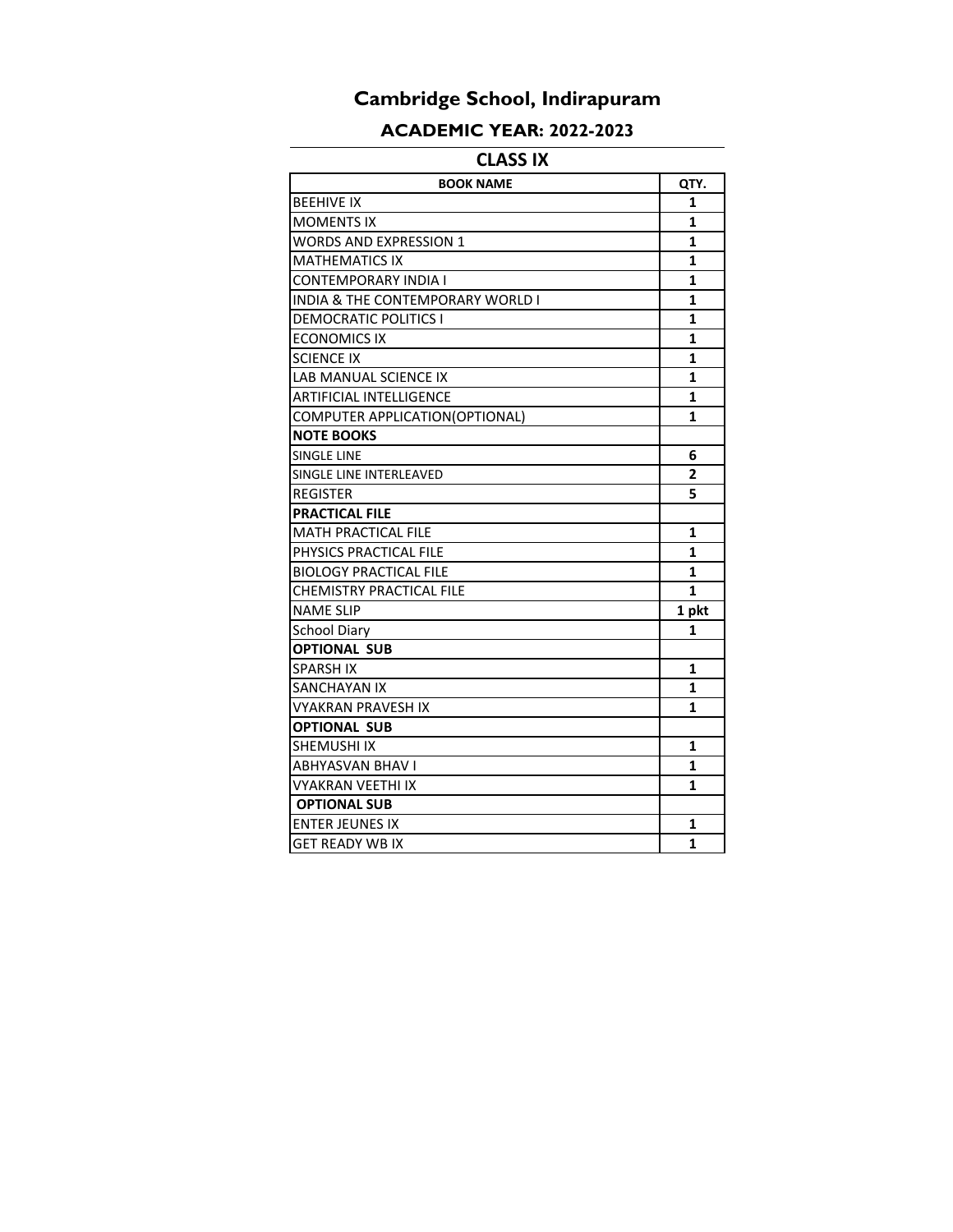### **ACADEMIC YEAR: 2022-2023**

### **CLASS X**

| <b>BOOK NAME</b>                  | QTY.           |
|-----------------------------------|----------------|
| <b>FIRST FLIGHT X</b>             | 1              |
| <b>FOOTPRINT WITHOUT FEET X</b>   | 1              |
| <b>WORDS OF EXPRESSION 2</b>      |                |
| <b>MATHEMATICS X</b>              | 1              |
| <b>CONTEMPORARY INDIA II</b>      | 1              |
| INDIA & THE CONTEMPORARY WORLD II | 1              |
| <b>DEMOCRATIC POLITICS II</b>     | 1              |
| UNDERSTANDING ECO.DEV. X          | 1              |
| <b>SCIENCE X</b>                  | 1              |
| LABORATRY MANUAL SCIENCE X        | 1              |
| COMPUTER APPLICATION X (OPTIONAL) | 1              |
| <b>ARTIFICIAL INTELLIGENCE</b>    | 1              |
| <b>NOTE BOOKS</b>                 |                |
| SINGLE LINE                       | $\overline{7}$ |
| SINGLE LINE INTERLEAVED           | $\overline{2}$ |
| <b>REGISTER</b>                   | 5              |
| <b>PRACTICAL FILE</b>             |                |
| <b>MATH PRACTICAL FILE</b>        | 1              |
| PHYSICS PRACTICAL FILE            | 1              |
| <b>BIOLOGY PRACTICAL FILE</b>     | 1              |
| CHEMISTRY PRACTICAL FILE          | $\mathbf{1}$   |
| <b>NAME SLIP</b>                  | 1pkt           |
| <b>School Diarv</b>               | 1              |
| <b>OPTIONAL SUB</b>               |                |
| <b>SPARSH X</b>                   | $\mathbf{1}$   |
| <b>SANCHAYAN X</b>                | 1              |
| <b>VYAKRAN PRAVESH X</b>          | 1              |
| <b>OPTIONAL SUB</b>               |                |
| <b>SHEMUSHI X</b>                 | 1              |
| <b>ABHYASVAN BHAV II</b>          | 1              |
| VYAKRAN VEETHI X                  | 1              |
| <b>OPTIONAL SUB</b>               |                |
| <b>ENTER JEUNES X</b>             | $\mathbf{1}$   |
| <b>GET READY WB X</b>             | $\mathbf{1}$   |